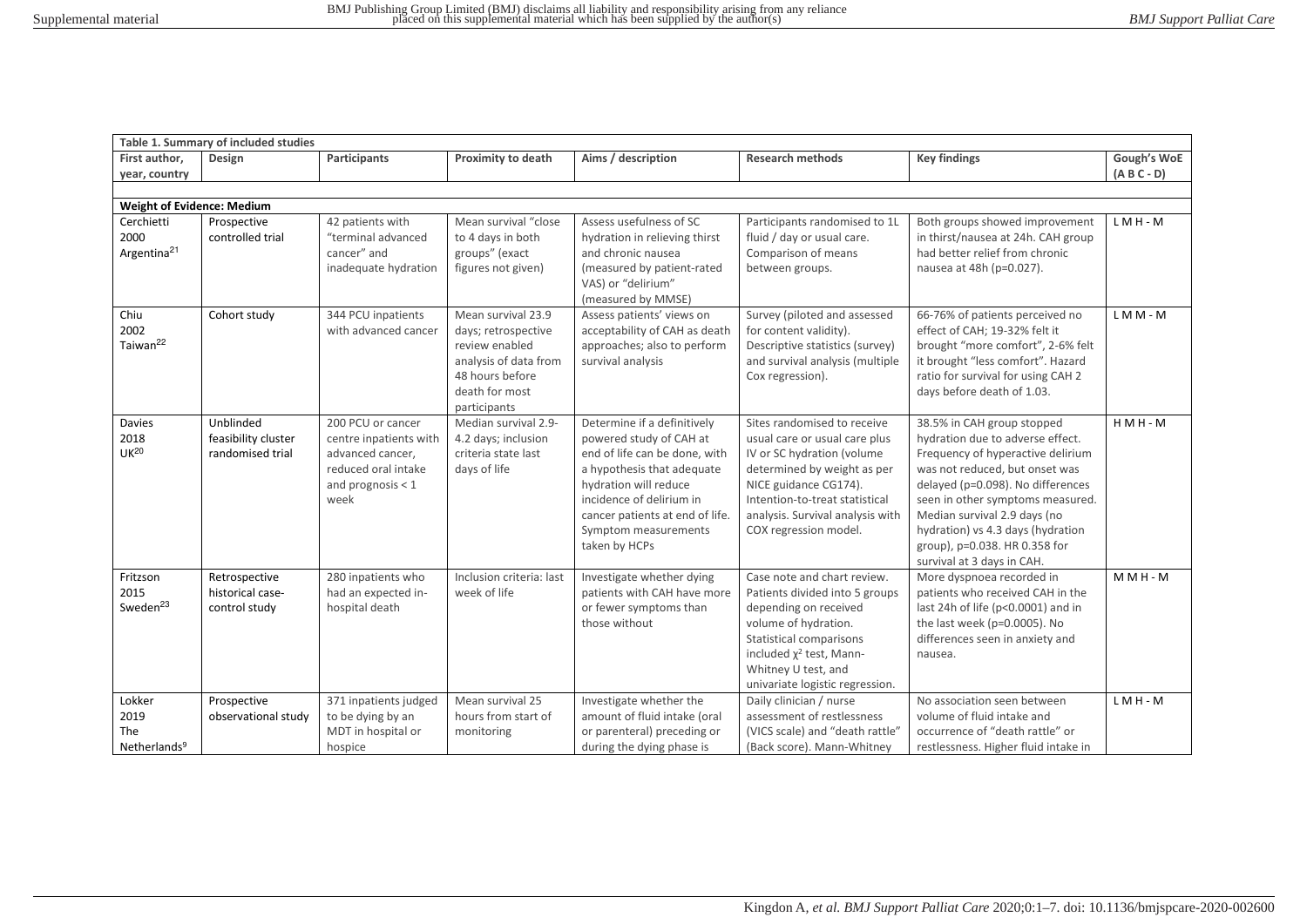| Morita<br>2005<br>Japan <sup>24</sup>                  | Prospective<br>observational study | 226 patients with<br>abdominal<br>malignancies, in<br>community or on<br>oncology ward            | Inclusion criteria: last<br>three weeks of life;<br>study design allowed<br>for review of data<br>from 24 hours, 7 days<br>and 3 weeks before                   | related to occurrence of<br>"death rattle" and terminal<br>restlessness<br><b>Explore associations</b><br>between hydration volume<br>and symptoms in the last 3<br>weeks of life in patients with<br>abdominal malignancies | U test used for significance<br>testing.<br>Daily examination and<br>physician rating of symptoms<br>and potential covariates.<br>Patients divided into groups<br>receiving >1L/day or <1L/day,<br>1 and 3 weeks before death.                                                         | the 25-48 hours before death<br>associated with terminal<br>restlessness in the final 24h of life<br>$(p=0.049)$<br>Increase in dehydration score was<br>higher in the non-hydration group<br>(p=0.004). A significant increase in<br>ascites was seen in the CAH group<br>(p=0.035). No other significant<br>differences were seen after | LHH-M       |  |
|--------------------------------------------------------|------------------------------------|---------------------------------------------------------------------------------------------------|-----------------------------------------------------------------------------------------------------------------------------------------------------------------|------------------------------------------------------------------------------------------------------------------------------------------------------------------------------------------------------------------------------|----------------------------------------------------------------------------------------------------------------------------------------------------------------------------------------------------------------------------------------------------------------------------------------|-------------------------------------------------------------------------------------------------------------------------------------------------------------------------------------------------------------------------------------------------------------------------------------------------------------------------------------------|-------------|--|
| Nakajima<br>2013<br>Japan <sup>25</sup>                | Prospective<br>observational study | 75 patients with<br>abdominal<br>malignancies and<br>prognosis <3 months                          | death<br>Inclusion criteria: last<br>three weeks of life;<br>study design allowed<br>for review of data<br>from 24 hours, 7 days<br>and 3 weeks before<br>death | Explore influence of<br>hydration volume on signs<br>and symptoms in last 3<br>weeks of life in patients with<br>abdominal malignancies                                                                                      | Univariate analyses using $\chi^2$<br>and Mann-Whitney U tests.<br>Patients divided into groups<br>receiving >1L/day or <1L/day,<br>1 and 3 weeks before death.<br>Signs and symptoms<br>evaluated by clinicians<br>prospectively. Fisher's exact<br>and Mann-Whitney U tests<br>used. | controlling.<br>The group receiving CAH >1L/day<br>were found to have worse scores<br>for peripheral oedema (p=0.04),<br>ascites (p=0.037) and bronchial<br>secretions (p=0.036). Dehydration<br>score worse in the less-hydrated<br>group (p=0.027).                                                                                     | $M$ M H - M |  |
| Raijmakers<br>2013<br>The<br>Netherlands <sup>26</sup> | Qualitative<br>interview study     | 23 relatives of<br>deceased patients<br>under hospice care,<br>bereaved in the last<br>2-4 months | N/A (study of<br>bereaved relatives)                                                                                                                            | Contribute to better<br>understanding of relatives'<br>concerns regarding reduced<br>oral intake near end of life                                                                                                            | Semi-structured interviews.<br>Thematic analysis.                                                                                                                                                                                                                                      | Themes identified as "meaning of<br>oral intake", "responding to<br>decreased oral intake", "part of the<br>process", "patient's choice", "the<br>vicious circle", and<br>"communication and information".<br>Symbolic meaning seen to be more<br>important than nutritional value to<br>many.                                            | $MML-M$     |  |
| <b>Weight of Evidence: Low</b>                         |                                    |                                                                                                   |                                                                                                                                                                 |                                                                                                                                                                                                                              |                                                                                                                                                                                                                                                                                        |                                                                                                                                                                                                                                                                                                                                           |             |  |
| Krishna<br>2010<br>Singapore <sup>27</sup>             | Record review<br>study             | 238 inpatients with<br>cancer on an<br>oncology ward                                              | Retrospective case<br>note review<br>examining data from<br>last 48h of life                                                                                    | Determine occurrence of<br>symptoms of hydration-<br>related symptoms in last 48h<br>of life; determine impact on<br>survival                                                                                                | Retrospective case note<br>review. Descriptive statistics<br>and Kaplan-Meier survival<br>analysis (time between<br>palliative care referral and<br>death).                                                                                                                            | No difference seen in survival. No<br>differences seen in any symptoms<br>except CCF (higher in non-CAH<br>group, p=0.036) and peripheral<br>oedema (higher in non-CAH group,<br>$p=0.05$                                                                                                                                                 | $LLH-L$     |  |
| Morita<br>2003<br>Japan <sup>28</sup>                  | Uncontrolled<br>before-after study | 284 PCU inpatients<br>with a cancer<br>diagnosis                                                  | Inclusion criteria<br>state participants had<br>to die in order to be<br>included;                                                                              | Clarify effects of opioid<br>rotation and CAH on<br>prevalence of agitated<br>delirium at end of life                                                                                                                        | Retrospective case note and<br>chart review with multi-rater<br>symptom measurements.<br>Cohen's $\kappa$ test for interrater                                                                                                                                                          | No differences in the prevalence of<br>agitated delirium, communication<br>or consciousness scores were seen<br>in the two study periods.                                                                                                                                                                                                 | $LLM-L$     |  |